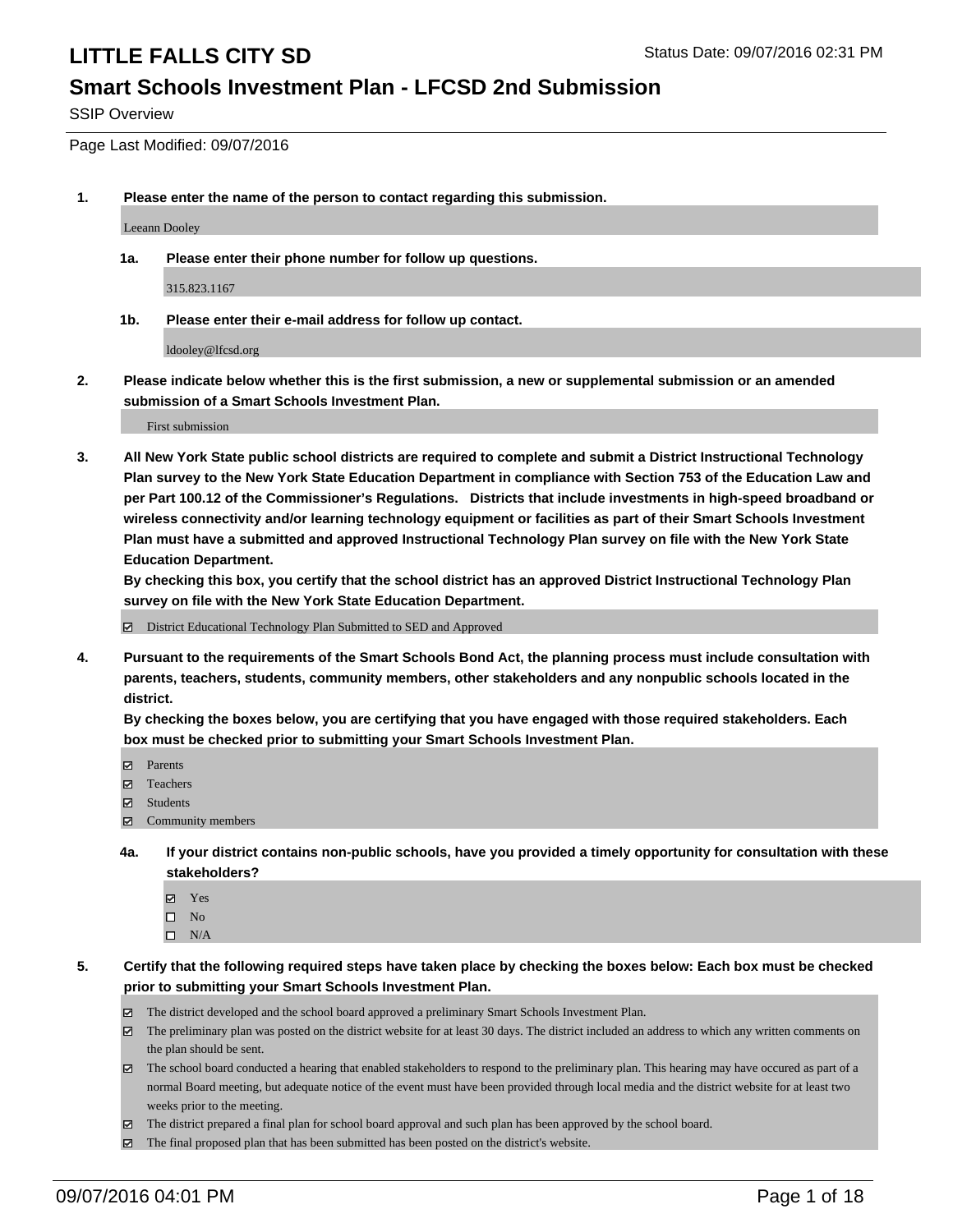## **Smart Schools Investment Plan - LFCSD 2nd Submission**

SSIP Overview

Page Last Modified: 09/07/2016

**5a. Please upload the proposed Smart Schools Investment Plan (SSIP) that was posted on the district's website, along with any supporting materials. Note that this should be different than your recently submitted Educational Technology Survey. The Final SSIP, as approved by the School Board, should also be posted on the website and remain there during the course of the projects contained therein.**

PReliminary\_Smart\_School\_Investment\_Plan.pdf

**6. Please enter an estimate of the total number of students and staff that will benefit from this Smart Schools Investment Plan based on the cumulative projects submitted to date.**

1,300

- **7. An LEA/School District may partner with one or more other LEA/School Districts to form a consortium to pool Smart Schools Bond Act funds for a project that meets all other Smart School Bond Act requirements. Each school district participating in the consortium will need to file an approved Smart Schools Investment Plan for the project and submit a signed Memorandum of Understanding that sets forth the details of the consortium including the roles of each respective district.**
	- $\Box$  The district plans to participate in a consortium to partner with other school district(s) to implement a Smart Schools project.
- **8. Please enter the name and 6-digit SED Code for each LEA/School District participating in the Consortium.**

| <b>Partner LEA/District</b> | ISED BEDS Code |
|-----------------------------|----------------|
| (No Response)               | (No Response)  |

**9. Please upload a signed Memorandum of Understanding with all of the participating Consortium partners.**

(No Response)

#### **10. Your district's Smart Schools Bond Act Allocation is:**

\$1,059,936

**11. Enter the budget sub-allocations by category that you are submitting for approval at this time. If you are not budgeting SSBA funds for a category, please enter 0 (zero.) If the value entered is \$0, you will not be required to complete that survey question.**

|                                       | Sub-<br>Allocations |
|---------------------------------------|---------------------|
| <b>School Connectivity</b>            | 133,296             |
| Connectivity Projects for Communities | $\Omega$            |
| <b>Classroom Technology</b>           | 454,050             |
| Pre-Kindergarten Classrooms           | $\Omega$            |
| Replace Transportable Classrooms      | $\Omega$            |
| <b>High-Tech Security Features</b>    | $\Omega$            |
| Totals:                               | 587,346             |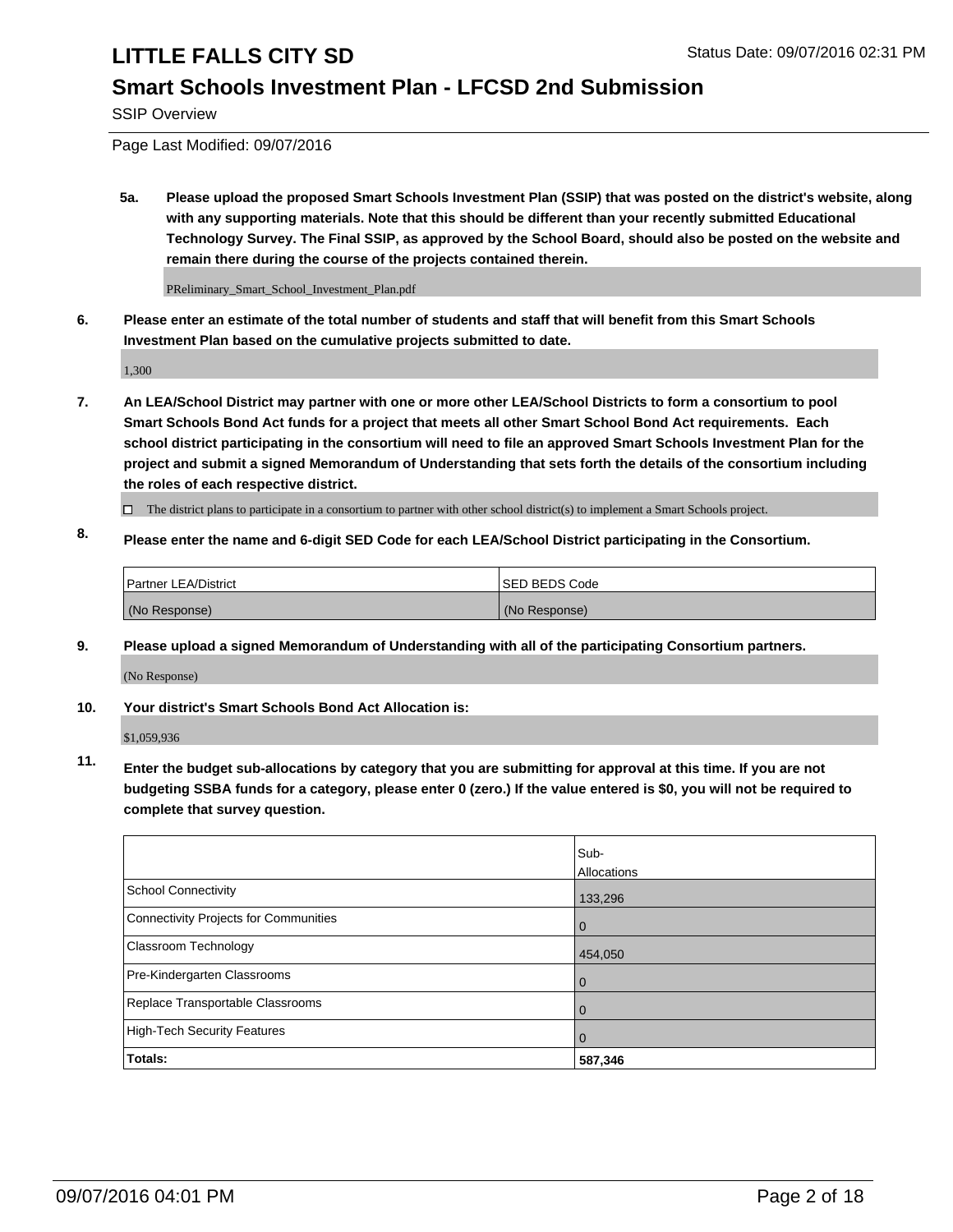### **Smart Schools Investment Plan - LFCSD 2nd Submission**

School Connectivity

Page Last Modified: 09/07/2016

- **1. In order for students and faculty to receive the maximum benefit from the technology made available under the Smart Schools Bond Act, their school buildings must possess sufficient connectivity infrastructure to ensure that devices can be used during the school day. Smart Schools Investment Plans must demonstrate that:**
	- **sufficient infrastructure that meets the Federal Communications Commission's 100 Mbps per 1,000 students standard currently exists in the buildings where new devices will be deployed, or**
	- **is a planned use of a portion of Smart Schools Bond Act funds, or**
	- **is under development through another funding source.**

**Smart Schools Bond Act funds used for technology infrastructure or classroom technology investments must increase the number of school buildings that meet or exceed the minimum speed standard of 100 Mbps per 1,000 students and staff within 12 months. This standard may be met on either a contracted 24/7 firm service or a "burstable" capability. If the standard is met under the burstable criteria, it must be:**

**1. Specifically codified in a service contract with a provider, and**

**2. Guaranteed to be available to all students and devices as needed, particularly during periods of high demand, such as computer-based testing (CBT) periods.**

**Please describe how your district already meets or is planning to meet this standard within 12 months of plan submission.**

**Our district increased the existing bandwidth coming into the Middle/High School building to 1 GB in order to make effective use of instructional technology. The district plans to increase existing bandwidth to Benton Hall Academy building to 1 GB during the Fall of 2016. On an average day, we currently have 1,200 students and faculty utilizing the internet. With the daily use by students and teachers of tools such as Google Apps for Education, YouTube, databases for research, and many others, providing seamless increased access to our internet and wireless technology access is paramount to advancing the effective use of technology to improve student learning. The district is upgrading its network core to 10GB and replacing all switches.**

**The Allocation will allow us to replace all network switches that were not upgraded during our last multi-year security camera upgrade. During that project 120 additional network drops were run to each classroom to accommodate for upgrading and adding wireless access points throughout the district.** 

**The switch upgrade plan includes a 10GB backbone from MDF to all IDF locations in both buildings. 10GB fiber connections have already been run throughout. In addition, the Allocation will provide for 120 new wireless access points, replacing current end-of-life units and upgrading all units to 802.11ac.**

- **1a. If a district believes that it will be impossible to meet this standard within 12 months, it may apply for a waiver of this requirement, as described on the Smart Schools website. The waiver must be filed and approved by SED prior to submitting this survey.**
	- $\Box$  By checking this box, you are certifying that the school district has an approved waiver of this requirement on file with the New York State Education Department.

#### **2. Connectivity Speed Calculator (Required)**

|                  | Number of<br>Students | Multiply by<br>100 Kbps | Divide by 1000 Current Speed<br>to Convert to<br>Reauired<br>Speed in Mb | lin Mb       | Expected<br>Speed to be<br>Attained Within Required<br>12 Months | <b>Expected Date</b><br>lWhen<br>Speed Will be<br><b>Met</b> |
|------------------|-----------------------|-------------------------|--------------------------------------------------------------------------|--------------|------------------------------------------------------------------|--------------------------------------------------------------|
| Calculated Speed | 1,200                 | 120,000                 | 120                                                                      | <b>100MB</b> | 1GB                                                              | 9/01/2016                                                    |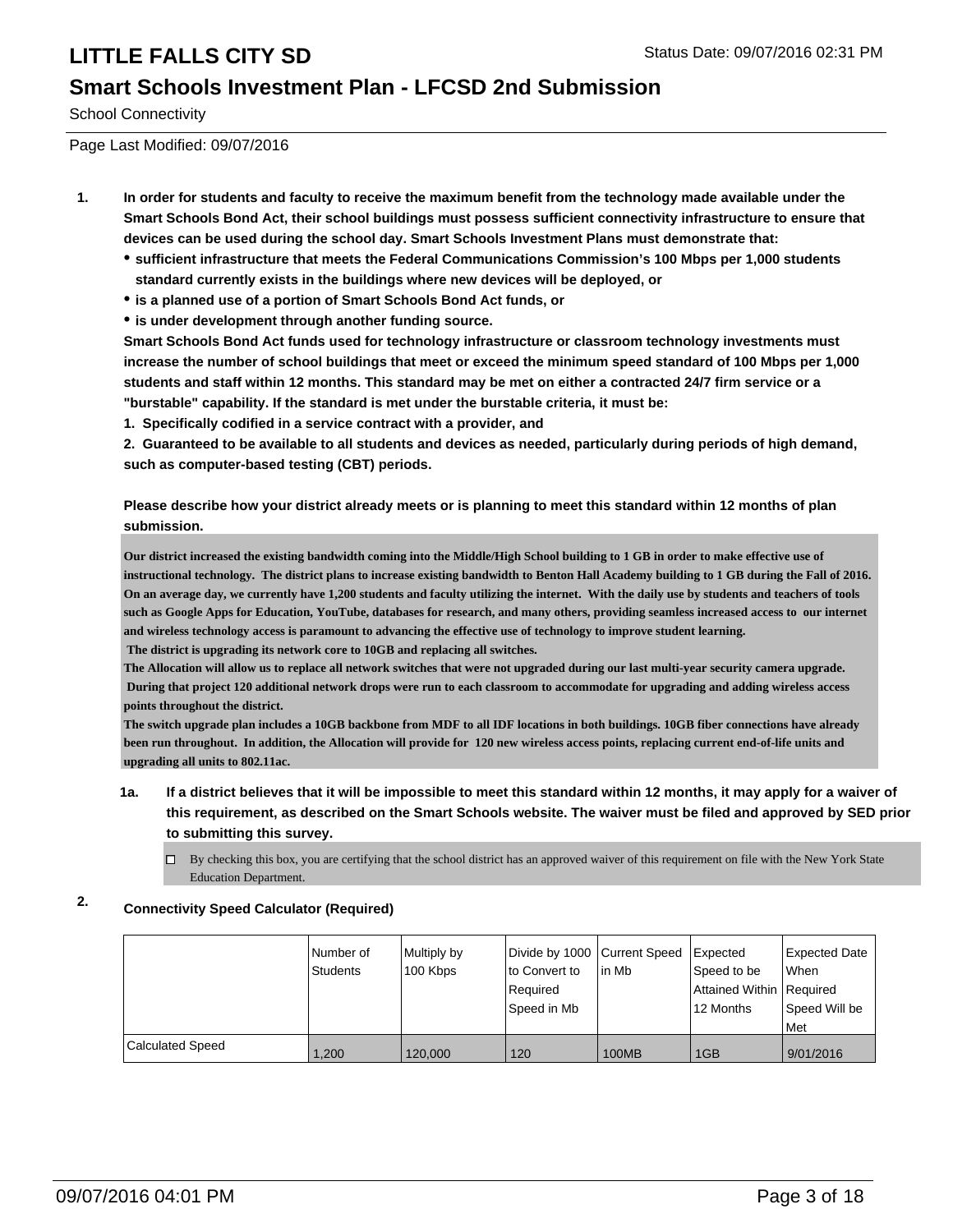### **Smart Schools Investment Plan - LFCSD 2nd Submission**

School Connectivity

Page Last Modified: 09/07/2016

#### **3. Describe how you intend to use Smart Schools Bond Act funds for high-speed broadband and/or wireless connectivity projects in school buildings.**

The Smart School Bond Act will allow LFCSD to complete the project started in 2015 to update infrastructure to support high–speed traffic requirements for online productivity, 1:1 device support and future online assessment requirements. Our SSBA fund allocation will support the upgrade of our internal network backbone to accommodate faster connections and power over Ethernet (POE) requirements.

The Allocation will allow us to replace all network switches that were not upgraded during our last multi-year security camera upgrade. During that project 120 additional network drops were run to each classroom to accommodate for upgrading and adding wireless access points throughout the district.

The switch upgrade plan includes a 10GB backbone from MDF to all IDF locations in both buildings. 10GB fiber connections have already been run throughout. In addition, the Allocation will provide for 120 new wireless access points, replacing current end-of-life units and upgrading all units to 802.11ac.

#### **4. Describe the linkage between the district's District Instructional Technology Plan and the proposed projects. (There should be a link between your response to this question and your response to Question 1 in Part E. Curriculum and Instruction "What are the district's plans to use digital connectivity and technology to improve teaching and learning?)**

The LFCSD is committed to enhancing the curriculum and raising standards for all students through the use of technology in grades K-12, focusing on 21st Century Learning.

Introducing technology and sustained connectivity in the classroom will allow teachers, parents and students to collaborate and support the educational process together, beyond the four walls of the classroom. The learning environment will shift from teacher-driven instruction to studentdirected learning; the teacher will become the guiding mentor and the student will be a more engaged and involved learner.

 It is the district's desire to use technology to individualize learning, offer diverse courses otherwise unattainable in a traditional environment, and to provide students with real-world learning opportunities. Within the districts instructional technology plan, LFCSD students will have access to additional AP courses, Foreign languages and faculty outside the school. LFCSD is committed to making sure our students leave the district with the

21st-century skills needed to compete and excel in a global market.

From our district Instructional Technology Plan:

The district plans to use digital connectivity and technology to improve teaching and learning by:

Fostering collaboration between students and teachers.

Encouraging and supporting project based learning.

Continue to improve and develope digital literacy skills.

Providing teachers with the tools to project documents, websites, software and other web based instructional materials.

Ensuring college and career readiness by teaching our students about the cloud computing, managing files in the cloud, data security, and online safety.

By ensuring we are meeting and maintaining industry standards, as well as FCC requirements for connectivity, our students and staff will have access to robust wireless connections that support the seamless integration of instruction, learning, and technology.

#### **5. If the district wishes to have students and staff access the Internet from wireless devices within the school building, or in close proximity to it, it must first ensure that it has a robust Wi-Fi network in place that has sufficient bandwidth to meet user demand.**

#### **Please describe how you have quantified this demand and how you plan to meet this demand.**

In November, 2015 LFCSD began upgrading our infrastructure and our bandwidth, this was not included as a Smartbond project. This was a security multi year upgrade the district planned for prior to Smartbond State approval. This project included running new 10GB fiber optic lines to each of the data closets. During the project, one new core switch was placed in each closet with the plan to replace all switches in each closet 10GB core switches using Smartbond funds. During this upgrade 120 additional Cat6a cables were run to each instructional space throughout the district. The District plans to replace old outdated access points as well as add new access points throughout the district. There will be a total of 120 wireless access points purchased for the district with the use of Smartbond funds.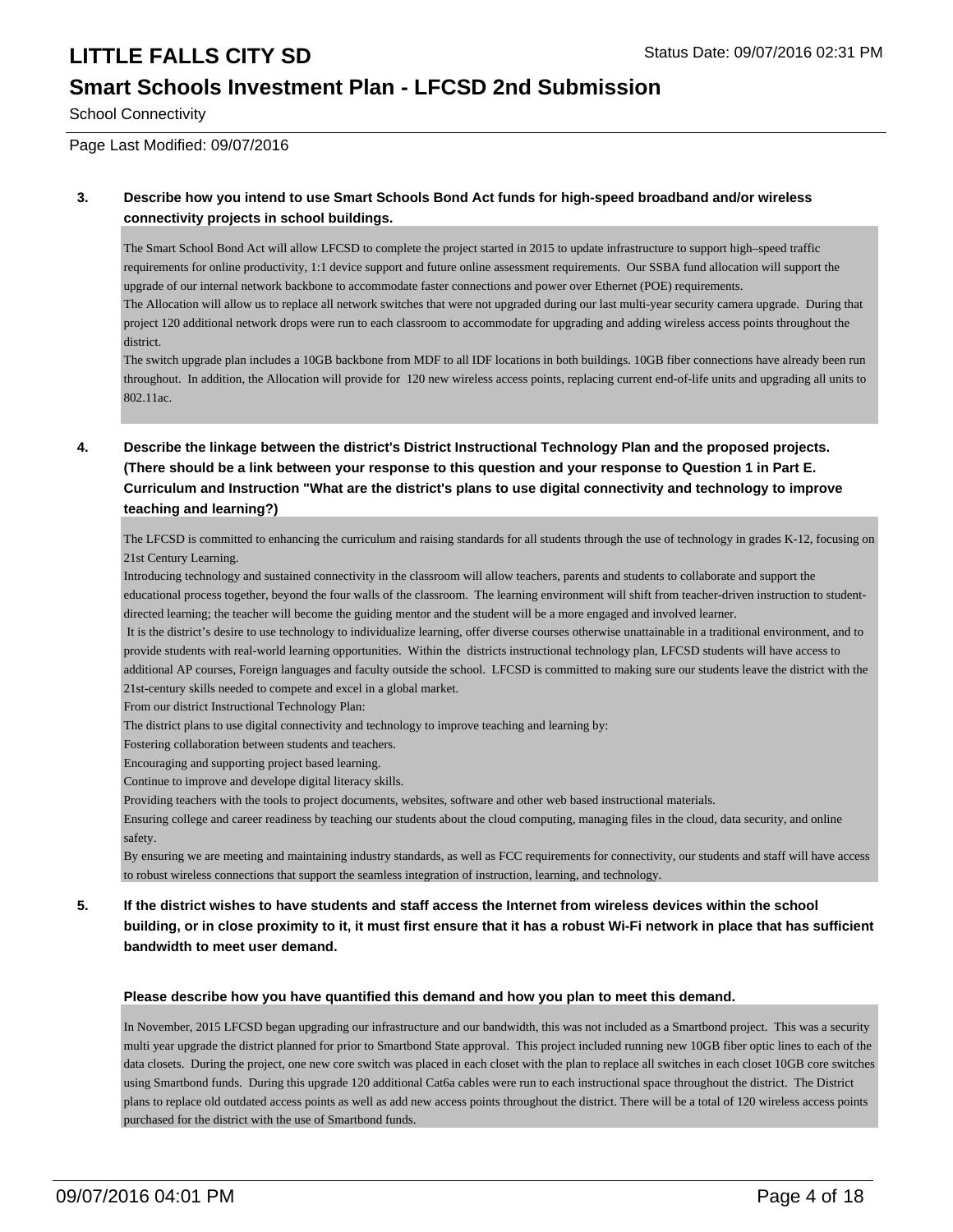### **Smart Schools Investment Plan - LFCSD 2nd Submission**

School Connectivity

Page Last Modified: 09/07/2016

**6. As indicated on Page 5 of the guidance, the Office of Facilities Planning will have to conduct a preliminary review of all capital projects, including connectivity projects.**

**Please indicate on a separate row each project number given to you by the Office of Facilities Planning.**

| <b>Project Number</b> |  |
|-----------------------|--|
| 21-08-00-05-7-999-BA1 |  |

**7. Certain high-tech security and connectivity infrastructure projects may be eligible for an expedited review process as determined by the Office of Facilities Planning.**

**Was your project deemed eligible for streamlined review?**

Yes

**7a. Districts that choose the Streamlined Review Process will be required to certify that they have reviewed all installations with their licensed architect or engineer of record and provide that person's name and license number. The licensed professional must review the products and proposed method of installation prior to implementation and review the work during and after completion in order to affirm that the work was codecompliant, if requested.**

■ I certify that I have reviewed all installations with a licensed architect or engineer of record.

**8. Include the name and license number of the architect or engineer of record.**

| <i>Name</i>     | License Number |
|-----------------|----------------|
| James E. Graham | 23879          |

**9. If you are submitting an allocation for School Connectivity complete this table.**

**Note that the calculated Total at the bottom of the table must equal the Total allocation for this category that you entered in the SSIP Overview overall budget.** 

|                                            | Sub-<br>Allocation |
|--------------------------------------------|--------------------|
| Network/Access Costs                       | 133,296            |
| <b>Outside Plant Costs</b>                 | (No Response)      |
| School Internal Connections and Components | (No Response)      |
| Professional Services                      | (No Response)      |
| Testing                                    | (No Response)      |
| <b>Other Upfront Costs</b>                 | (No Response)      |
| Other Costs                                | (No Response)      |
| <b>Totals:</b>                             | 133,296            |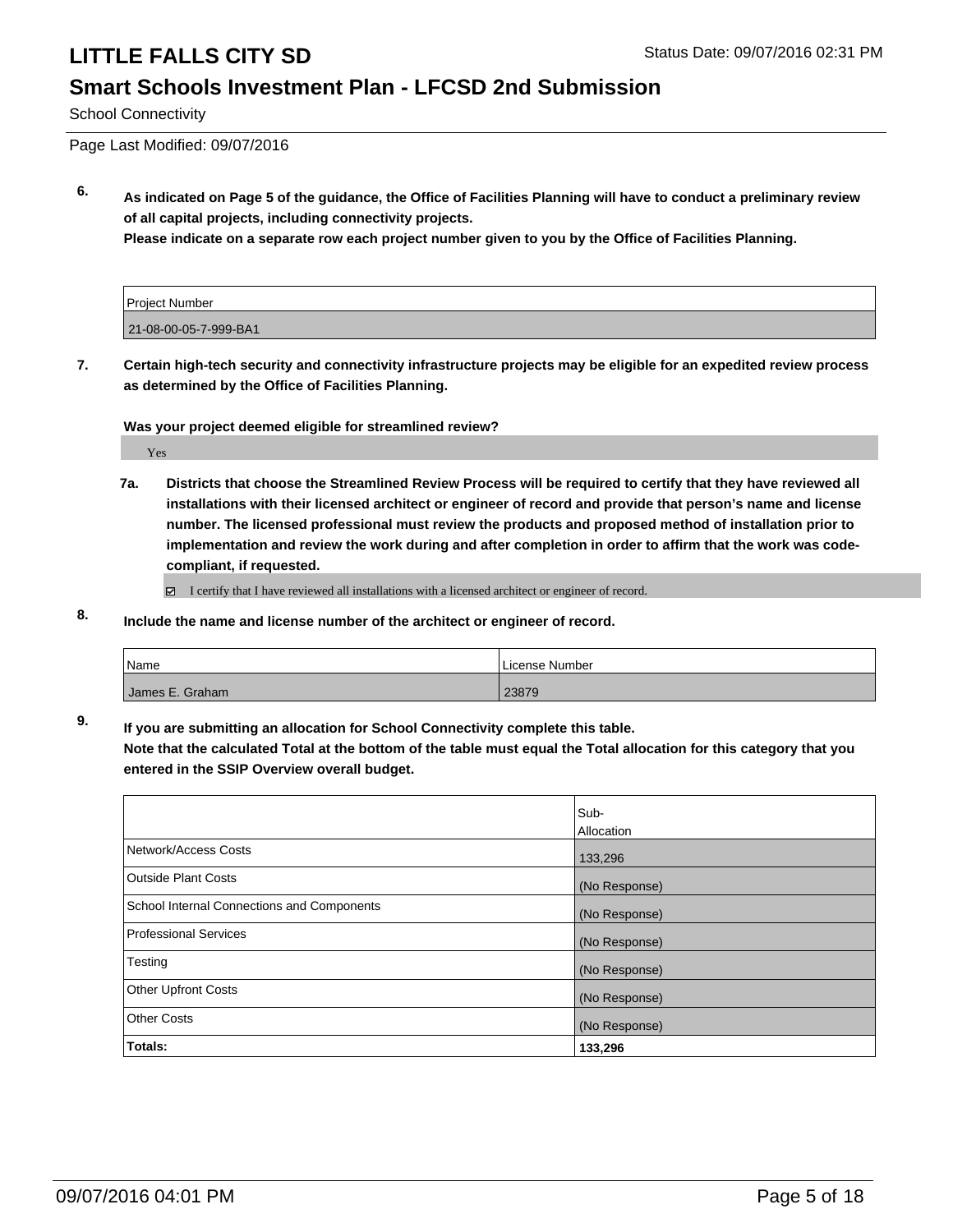### **Smart Schools Investment Plan - LFCSD 2nd Submission**

School Connectivity

Page Last Modified: 09/07/2016

**10. Please detail the type, quantity, per unit cost and total cost of the eligible items under each sub-category. This is especially important for any expenditures listed under the "Other" category. All expenditures must be eligible for tax-exempt financing to be reimbursed through the SSBA. Sufficient detail must be provided so that we can verify this is the case. If you have any questions, please contact us directly through smartschools@nysed.gov. NOTE: Wireless Access Points should be included in this category, not under Classroom Educational Technology, except those that will be loaned/purchased for nonpublic schools.**

| Select the allowable expenditure<br>type.<br>Repeat to add another item under | Item to be purchased                                           | Quantity | Cost per Item | <b>Total Cost</b> |
|-------------------------------------------------------------------------------|----------------------------------------------------------------|----------|---------------|-------------------|
| each type.                                                                    |                                                                |          |               |                   |
| Network/Access Costs                                                          | Catalyst 4500-X 16 Port 10 G IP Base<br>Switch                 | 1        | 9,105         | 9,105             |
| Network/Access Costs                                                          | Catalyst 4500-X 24 Port 10G Switch                             | 1        | 14,235        | 14,235            |
| Network/Access Costs                                                          | Catalyst 4500x 750 W AC                                        | 2        | 1,020         | 2,040             |
| Network/Access Costs                                                          | IP Base to Ent. Services License for 16<br>Port Catalyst 4500X | 1        | 2,040         | 2,040             |
| Network/Access Costs                                                          | 10G Base-LRM SFP Module                                        | 12       | 508           | 6,096             |
| Network/Access Costs                                                          | Cat2960-X 48 Port POE 2 SFP                                    | 7        | 4,202         | 29,414            |
| Network/Access Costs                                                          | 802.11ac CAP w/CleanAir: 3x4:3SS: In I<br>Ant                  | 120      | 559           | 67,080            |
| Network/Access Costs                                                          | 802.11ac Cap w/Clean Air; 3x4; SS Ext   5<br>Ant               |          | 657           | 3,286             |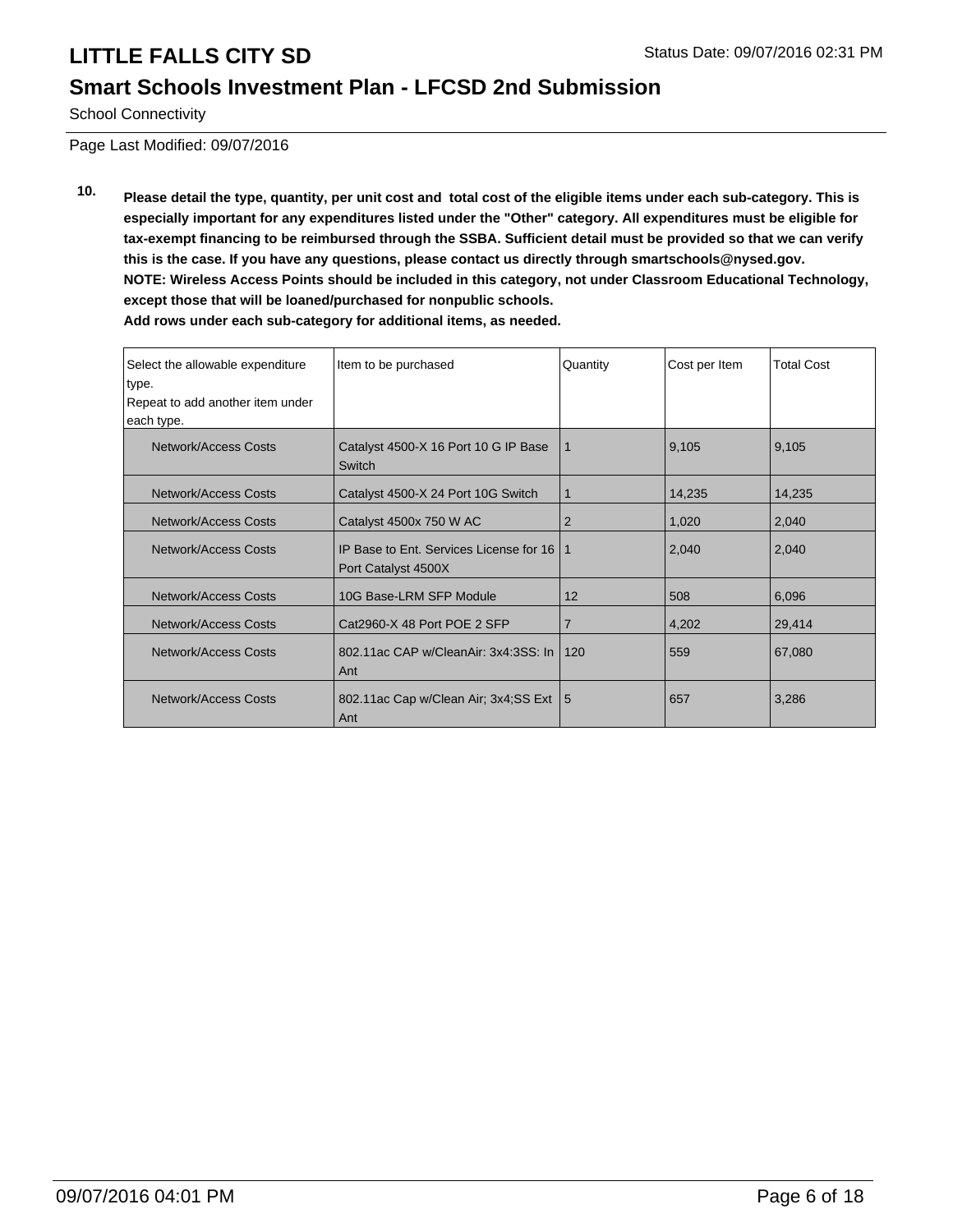#### **Smart Schools Investment Plan - LFCSD 2nd Submission**

Community Connectivity (Broadband and Wireless)

Page Last Modified: 09/07/2016

**1. Describe how you intend to use Smart Schools Bond Act funds for high-speed broadband and/or wireless connectivity projects in the community.**

(No Response)

**2. Please describe how the proposed project(s) will promote student achievement and increase student and/or staff access to the Internet in a manner that enhances student learning and/or instruction outside of the school day and/or school building.**

(No Response)

**3. Community connectivity projects must comply with all the necessary local building codes and regulations (building and related permits are not required prior to plan submission).**

 $\Box$  I certify that we will comply with all the necessary local building codes and regulations.

**4. Please describe the physical location of the proposed investment.**

(No Response)

**5. Please provide the initial list of partners participating in the Community Connectivity Broadband Project, along with their Federal Tax Identification (Employer Identification) number.**

| <b>Project Partners</b> | Federal ID#   |
|-------------------------|---------------|
| (No Response)           | (No Response) |

**6. If you are submitting an allocation for Community Connectivity, complete this table. Note that the calculated Total at the bottom of the table must equal the Total allocation for this category that you entered in the SSIP Overview overall budget.**

|                                    | Sub-Allocation |
|------------------------------------|----------------|
| Network/Access Costs               | (No Response)  |
| <b>Outside Plant Costs</b>         | (No Response)  |
| Tower Costs                        | (No Response)  |
| <b>Customer Premises Equipment</b> | (No Response)  |
| <b>Professional Services</b>       | (No Response)  |
| Testing                            | (No Response)  |
| <b>Other Upfront Costs</b>         | (No Response)  |
| <b>Other Costs</b>                 | (No Response)  |
| Totals:                            | 0              |

**7. Please detail the type, quantity, per unit cost and total cost of the eligible items under each sub-category. This is especially important for any expenditures listed under the "Other" category. All expenditures must be capital-bond eligible to be reimbursed through the SSBA. If you have any questions, please contact us directly through smartschools@nysed.gov.**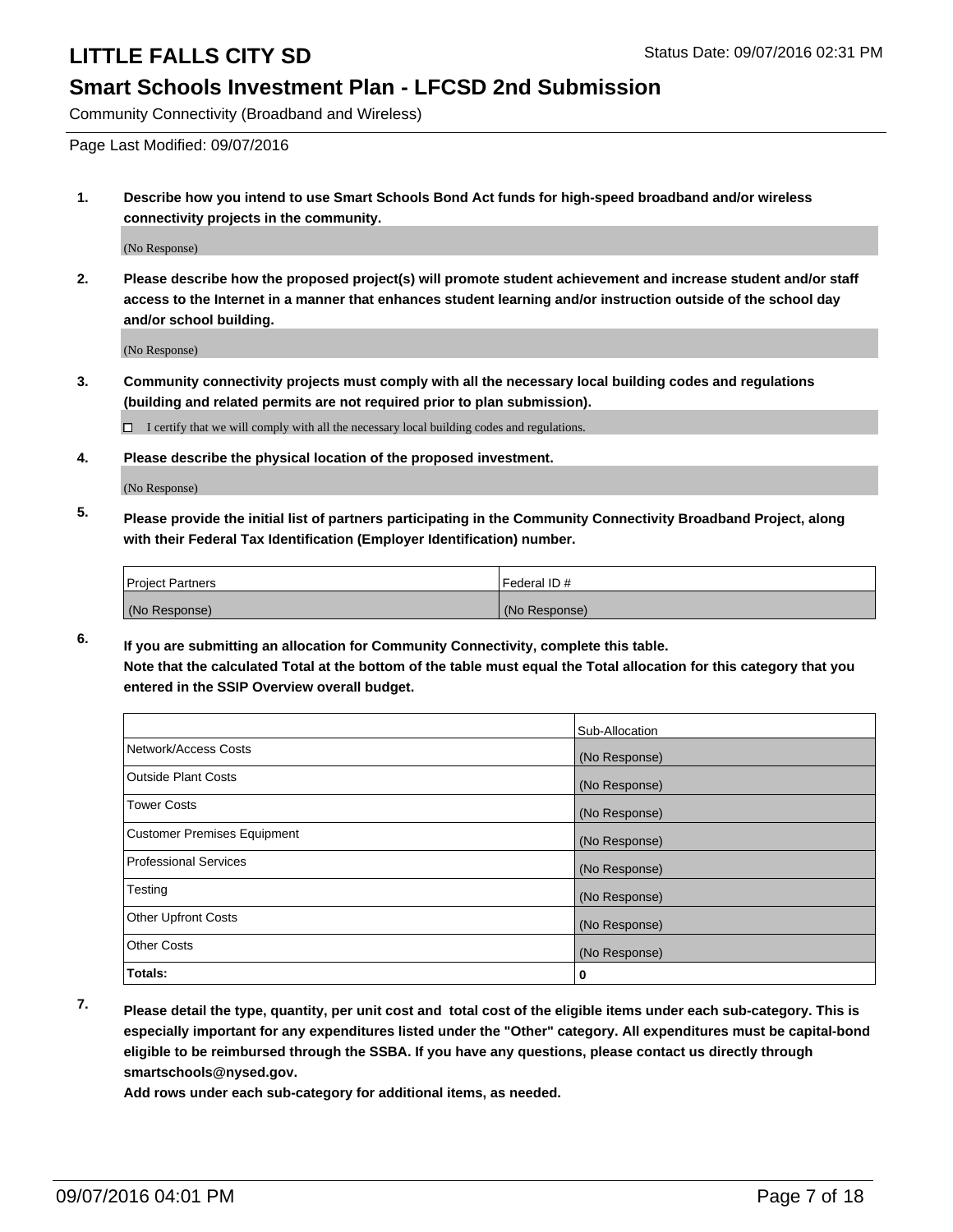## **Smart Schools Investment Plan - LFCSD 2nd Submission**

Community Connectivity (Broadband and Wireless)

Page Last Modified: 09/07/2016

| Select the allowable expenditure | litem to be purchased | Quantity      | Cost per Item | <b>Total Cost</b> |
|----------------------------------|-----------------------|---------------|---------------|-------------------|
| type.                            |                       |               |               |                   |
| Repeat to add another item under |                       |               |               |                   |
| each type.                       |                       |               |               |                   |
| (No Response)                    | (No Response)         | (No Response) | (No Response) | (No Response)     |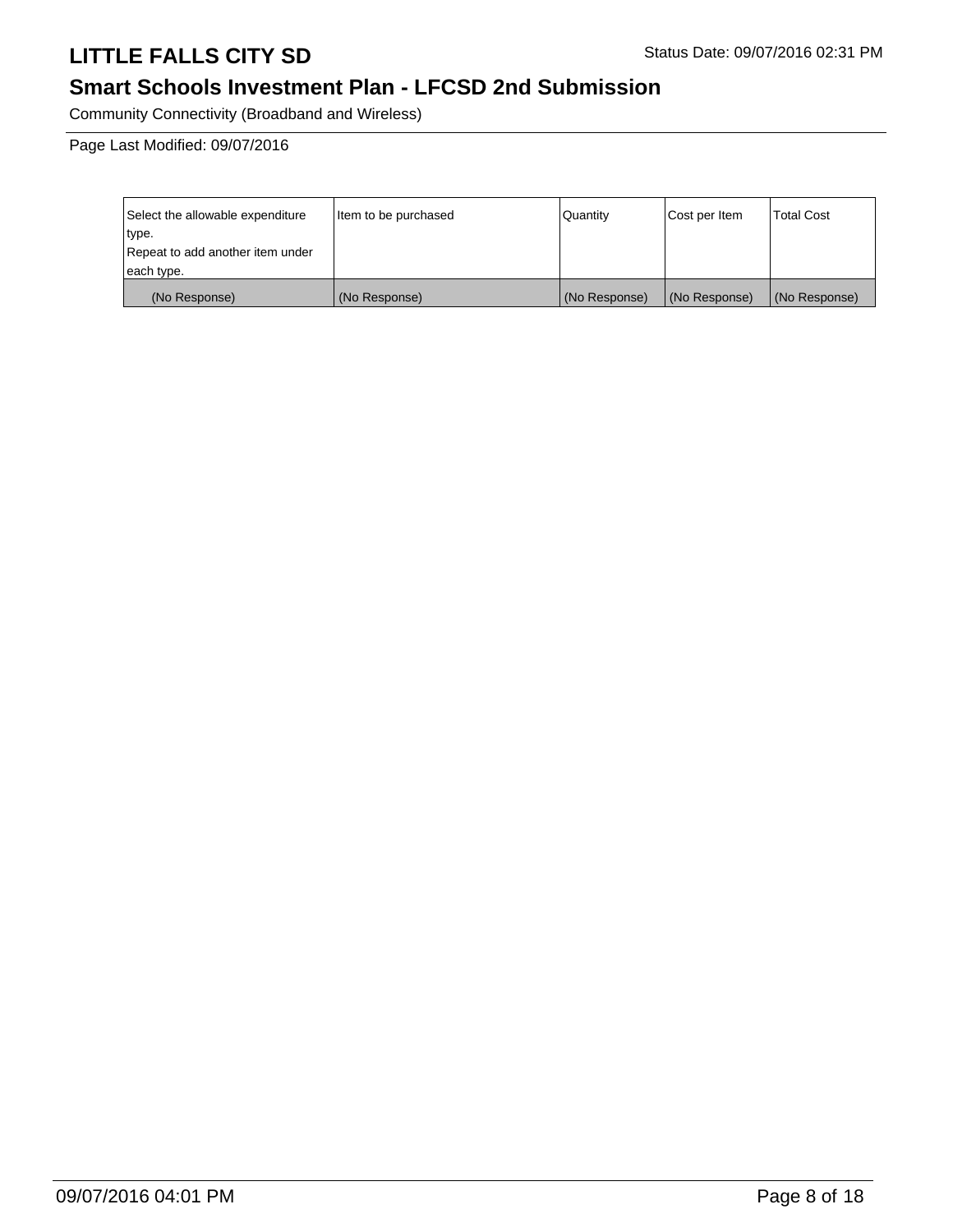#### **Smart Schools Investment Plan - LFCSD 2nd Submission**

Classroom Learning Technology

Page Last Modified: 09/07/2016

**1. In order for students and faculty to receive the maximum benefit from the technology made available under the Smart Schools Bond Act, their school buildings must possess sufficient connectivity infrastructure to ensure that devices can be used during the school day. Smart Schools Investment Plans must demonstrate that sufficient infrastructure that meets the Federal Communications Commission's 100 Mbps per 1,000 students standard currently exists in the buildings where new devices will be deployed, or is a planned use of a portion of Smart Schools Bond Act funds, or is under development through another funding source.**

**Smart Schools Bond Act funds used for technology infrastructure or classroom technology investments must increase the number of school buildings that meet or exceed the minimum speed standard of 100 Mbps per 1,000 students and staff within 12 months. This standard may be met on either a contracted 24/7 firm service or a "burstable" capability. If the standard is met under the burstable criteria, it must be:**

**1. Specifically codified in a service contract with a provider, and**

**2. Guaranteed to be available to all students and devices as needed, particularly during periods of high demand, such as computer-based testing (CBT) periods.**

**Please describe how your district already meets or is planning to meet this standard within 12 months of plan submission.**

**Our district increased the existing bandwidth coming into the Middle/High School building to 1 GB in order to make effective use of instructional technology. The district plans to increase existing bandwidth to Benton Hall Academy building to 1 GB during the Fall of 2016. On an average day, we currently have 1,200 students and faculty utilizing the internet. With the daily use by students and teachers of tools such as Google Apps for Education, YouTube, databases for research, and many others, providing seamless increased access to our internet and wireless technology access is paramount to advancing the effective use of technology to improve student learning. The district is upgrading its network core to 10GB and replacing all switches.**

**The Allocation will allow us to replace all network switches that were not upgraded during our last multi-year security camera upgrade. During that project 120 additional network drops were run to each classroom to accommodate for upgrading and adding wireless access points throughout the district.** 

**The switch upgrade plan includes a 10GB backbone from MDF to all IDF locations in both buildings. 10GB fiber connections have already been run throughout. In addition, the Allocation will provide for 120 new wireless access points, replacing current end-of-life units and upgrading all units to 802.11ac.**

**1a. If a district believes that it will be impossible to meet this standard within 12 months, it may apply for a waiver of this requirement, as described on the Smart Schools website. The waiver must be filed and approved by SED prior to submitting this survey.**

 $\Box$  By checking this box, you are certifying that the school district has an approved waiver of this requirement on file with the New York State Education Department.

#### **2. Connectivity Speed Calculator (Required)**

|                         | Number of       | Multiply by | Divide by 1000 Current Speed |        | Expected                 | Expected Date |
|-------------------------|-----------------|-------------|------------------------------|--------|--------------------------|---------------|
|                         | <b>Students</b> | 100 Kbps    | to Convert to                | lin Mb | Speed to be              | When          |
|                         |                 |             | Required                     |        | Attained Within Required |               |
|                         |                 |             | Speed in Mb                  |        | 12 Months                | Speed Will be |
|                         |                 |             |                              |        |                          | Met           |
| <b>Calculated Speed</b> | 1.200           | 120,000     | 120                          | 100    | 1 GB                     | 09/01/2016    |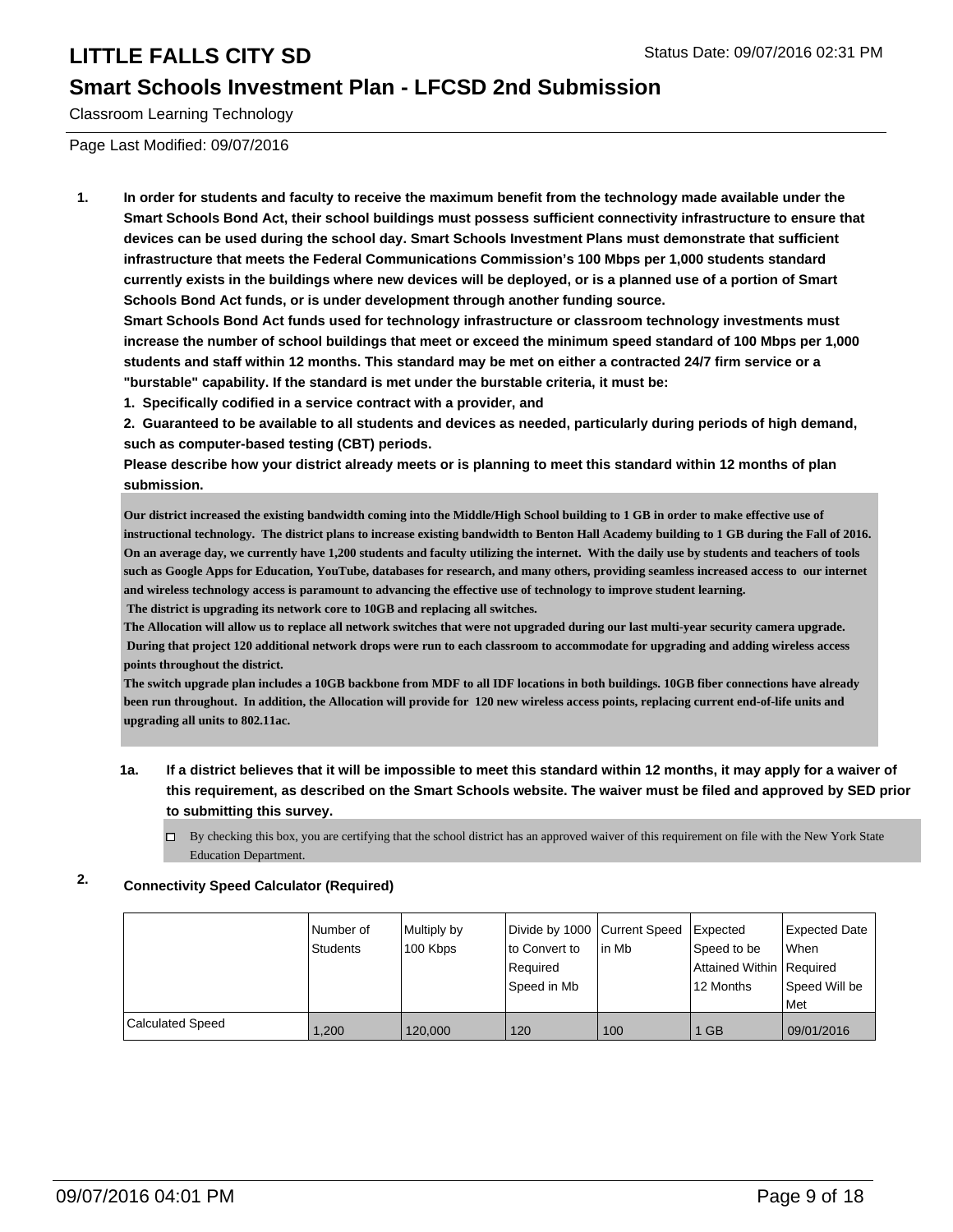### **Smart Schools Investment Plan - LFCSD 2nd Submission**

Classroom Learning Technology

Page Last Modified: 09/07/2016

**3. If the district wishes to have students and staff access the Internet from wireless devices within the school building, or in close proximity to it, it must first ensure that it has a robust Wi-Fi network in place that has sufficient bandwidth to meet user demand.**

**Please describe how you have quantified this demand and how you plan to meet this demand.**

The Smart School Bond Act will allow LFCSD to complete the project started in 2015 to update infrastructure to support high–speed traffic requirements for online productivity, 1:1 device support and future online assessment requirements. Our SSBA fund allocation will support the upgrade of our internal network backbone to accommodate faster connections and power over Ethernet (POE) requirements. The Allocation will allow us to replace all network switches that were not upgraded during our last multi-year security camera upgrade. During that

project 120 additional network drops were run to each classroom to accommodate for upgrading and adding wireless access points throughout the district.

The switch upgrade plan includes a 10GB backbone from MDF to all IDF locations in both buildings. 10GB fiber connections have already been run throughout. In addition, the Allocation will provide for 120 new wireless access points, replacing current end-of-life units and upgrading all units to 802.11ac.

**4. All New York State public school districts are required to complete and submit an Instructional Technology Plan survey to the New York State Education Department in compliance with Section 753 of the Education Law and per Part 100.12 of the Commissioner's Regulations.**

**Districts that include educational technology purchases as part of their Smart Schools Investment Plan must have a submitted and approved Instructional Technology Plan survey on file with the New York State Education Department.**

- By checking this box, you are certifying that the school district has an approved Instructional Technology Plan survey on file with the New York State Education Department.
- **5. Describe the devices you intend to purchase and their compatibility with existing or planned platforms or systems. Specifically address the adequacy of each facility's electrical, HVAC and other infrastructure necessary to install and support the operation of the planned technology.**

**Classroom technology that will be purchased through SSBA funds will include Chromebooks, iPads, and Cleartouch Interactive Display Screens. Chromebooks are necessary for the 1:1 digital learning program for our secondary schools. The availability of devices is essential to allow students who have temporary issues (devices needing repairs, forgotten devices, uncharged devices) to maintain continuity of instruction. The 1:1 implementation at the elementary school will consist of iPads at K-2 and chromebooks at grades 3-5.**

**The LFCSD is now a Google Apps for Education School, purchasing chromebooks will move this initiative forward.. Current 6th grade and 10th grade 1:1 chromebook pilots will expand to 7th and 11th grade in the fall of 2016. It is a district goal that all students and staff at the secondary levels are fully immersed in Google Apps for Education by the Fall of 2017.** 

**The 1:1 initiative at the elementary level has started with one iPad cart placed at Kindergarten - 4th grade levels. Each cart will have a Mac Book Pro to manage the cart and 25 iPads. Each class has a set of 5 iPads that are used in Literacy and Math centers. The initiative is to have 1 iPad cart per classroom K-2 so that each student will have a device to use. Teachers adapt lessons by differentiating content using several effective iPad applications.**

**Interactive LCD panels for classrooms: The district plans to replace all current interactive whiteboards greater than 5 years of age (66%) with interactive LCD panels. The proposed model - ClearTouch 65" Interactive Flat Panel - is fully compatible with existing and proposed faculty devices: VGA & HDMI input, USB mouse/keyboard emulation.**

**Faculty laptop replacements: All current faculty laptops were purchased in 2012. Part of the SSBA funds will be used to begin a sustainability replacement program for faculty laptops, with 50% of faculty laptops replaced with SSBA funds. The remaining laptops will be replaced in subsequent years with multi-year funding with the intention of providing a rolling replacement program for aging faculty laptops. All proposed laptops will be of similar specification and thereby fully compatible with existing and proposed systems: Windows/Intel based platform.**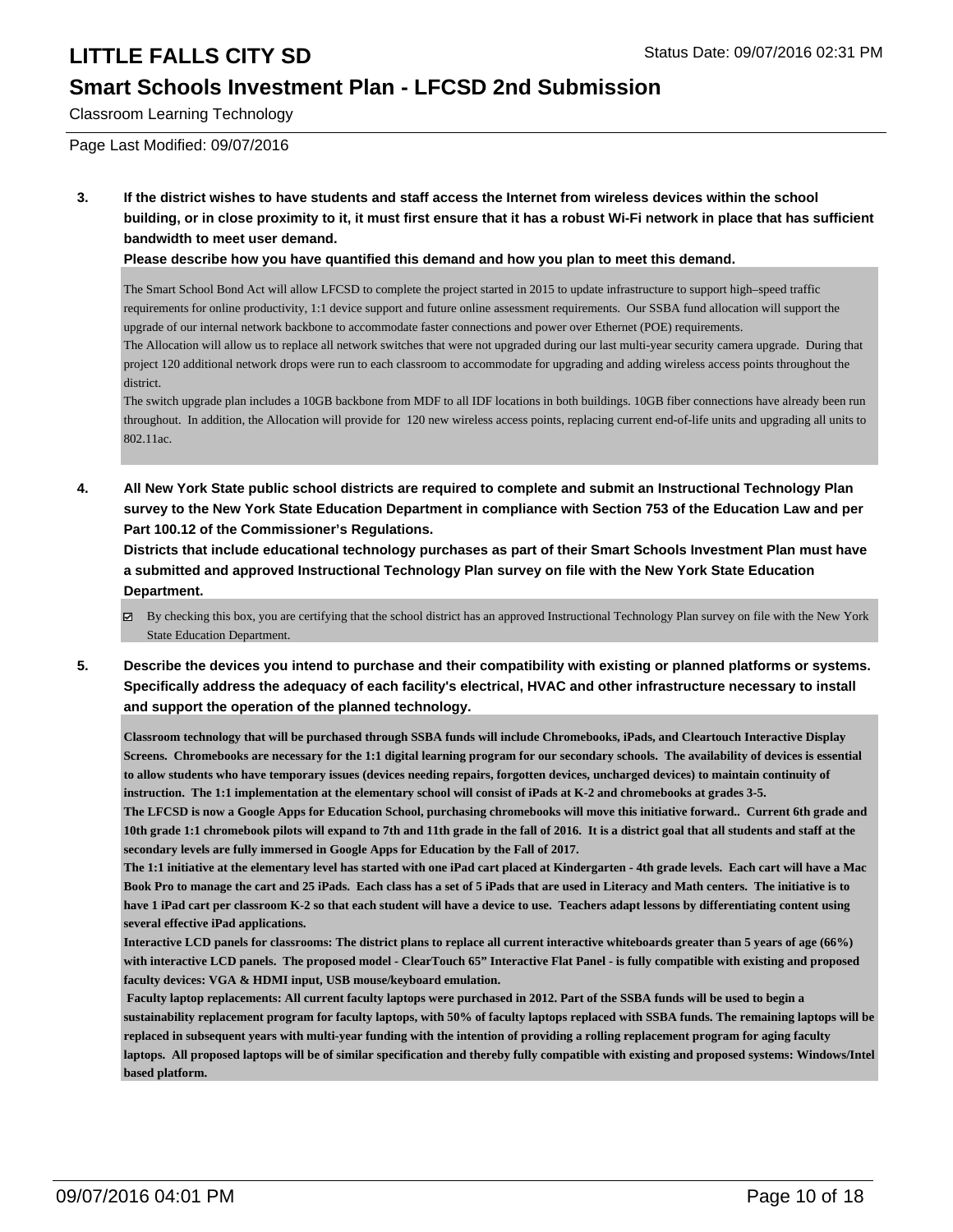### **Smart Schools Investment Plan - LFCSD 2nd Submission**

Classroom Learning Technology

Page Last Modified: 09/07/2016

- **6. Describe how the proposed technology purchases will:**
	- **> enhance differentiated instruction;**
	- **> expand student learning inside and outside the classroom;**
	- **> benefit students with disabilities and English language learners; and**
	- **> contribute to the reduction of other learning gaps that have been identified within the district.**

**The expectation is that districts will place a priority on addressing the needs of students who struggle to succeed in a rigorous curriculum. Responses in this section should specifically address this concern and align with the district's Instructional Technology Plan (in particular Question 2 of E. Curriculum and Instruction: "Does the district's instructional technology plan address the needs of students with disabilities to ensure equitable access to instruction, materials and assessments?" and Question 3 of the same section: "Does the district's instructional technology plan address the provision of assistive technology specifically for students with disabilities to ensure access to and participation in the general curriculum?"**

**LFCSD strives for equity and access for all students and faculty. Equitable access to digital tools and information is an essential goal of our instructional technology plan and the Smart Schools investment plan. To ensure equitable access exists for learning at home, the school we will be creating a program that will allow devices to be taken home or signed out that will have embedded Verizon Wireless technology for access during nights and weekends. This program will double as providing device equity and broadband equity amongst students. In addition to the devices provided to the general education population, special education students are provided additional instructional technology. Some of these supports include iPads, laptops, and additional assistive devices. The purchasing plan will respond to student IEP, ELL students, and teacher needs.**

**Curriculum will continue to provide collaborative experiences for general, special education and ELL programs to address the needs of students at all levels. The LFCSD curriculum will integrate multiple learning platforms, including digital lessons via Google Classroom, audiobooks and eBooks. These differentiated learning resources will translate the learning experience into the most effective manner to match the student's learning style without sacrificing the overall curriculum. The variety of digital resources available will allow students with disabilities to experience the curriculum in a flexible manner ensuring that content is accessible through the technology in multiple locations.**

**LFCSD will continue to take part in professional development that targets the support ELL students and students with disabilities using Universal Designs for Instruction supported by technology. Access to professional development for all teachers will help them to become familiar with adaptive devices and instructional strategies using technology to improve access for students with disabilities, as well as ELL students. The access to technology by special education students and ELL students will be the same as their counterparts in the mainstream education program at LFCSD.** 

**To further enhance special education and ELL student access to technology, the district will further its use of BOCES services and technology. We will work with consultants to ensure that we are adequately meeting the needs of all students in our district. The availability and access to technology will serve to enhance teachers' abilities to differentiate instruction and meet the needs of diverse students. Through professional development, teachers will refine their use of these technologies to meet the diverse needs of all students to enhance overall performance and reduce the achievement gap.**

**LFCSD will continue to maintain a hardware and software budget dedicated to the purchasing of assistive and adaptive technology for students with disabilities and ELL students.**

**7. Where appropriate, describe how the proposed technology purchases will enhance ongoing communication with parents and other stakeholders and help the district facilitate technology-based regional partnerships, including distance learning and other efforts.**

**The proposed technology purchases will help the district facilitate technology based regional partnerships with business, colleges, families and other community stakeholders.** 

**The district will be disseminating information through various platforms to keep stakeholders informed. The district will be creating a library of virtual video tours of the school and community to build partnership and bring resources to our students, as well as providing information to all stakeholders.** 

**The integration of technology has already allowed our district to provide our students and staff with community service and service learning opportunities. Our district started a worked-based learning program for students with disabilities three years ago. This program has allowed these students to work with local businesses, industries and community organizations to enhance students skills. The purchase of additional technology will help expand these partnerships.**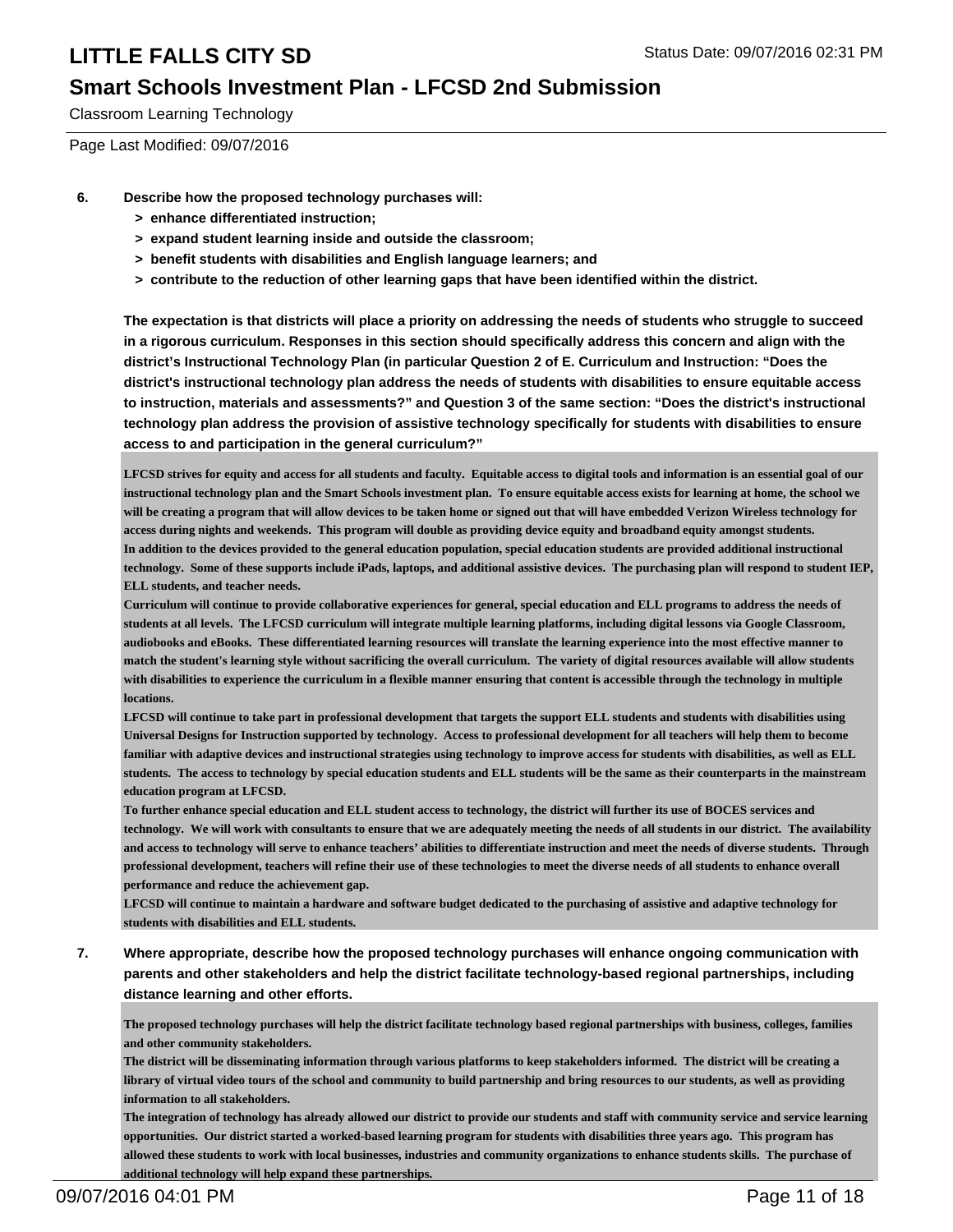#### **Smart Schools Investment Plan - LFCSD 2nd Submission**

Classroom Learning Technology

Page Last Modified: 09/07/2016

**8. Describe the district's plan to provide professional development to ensure that administrators, teachers and staff can employ the technology purchased to enhance instruction successfully.**

**Note: This response should be aligned and expanded upon in accordance with your district's response to Question 1 of F. Professional Development of your Instructional Technology Plan: "Please provide a summary of professional development offered to teachers and staff, for the time period covered by this plan, to support technology to enhance teaching and learning. Please include topics, audience and method of delivery within your summary."**

**The professional development will be centered around three core components.**

- **1. Sustainability**
- **2. Culture**
- **3. Currency and relevancy**

**The professional development schedule related to core superintendent days will remain unchanged and all technology introduced within these opportunities will be school-wide initiatives such as Google Classroom training, collaboration with Google Drive, Cleartouch Interactive Boards, etc. These are pre-budgeted days that will be offered year-after-year to faculty.**

**To further enhance the sustainability is to create a culturally supportive digital learning environment amongst faculty through realignment of the planning periods, redefinition of extracurricular stipend positions (A/V advisor, etc.), redefinition of stipend leadership positions (department chair, team leader, etc) and realignment of the teacher mentor-mentee program to include components of the digital initiatives of the school. This approach will create a sustainable cultural shift and offer very strong peer-peer support in a budget neutral model The faculty will be surveyed several times through the year to track training needs. The structure with PD days and realignment with positions will ensure that school-wide initiatives are relevant and the planning times driven by the champions/mentee include learning opportunism which are much more fluid in nature moving with the dynamic ebbs and flows of educational technology as it relates to grade level or department developments.**

- **9. Districts must contact the SUNY/CUNY teacher preparation program that supplies the largest number of the district's new teachers to request advice on innovative uses and best practices at the intersection of pedagogy and educational technology.**
	- By checking this box, you certify that you have contacted the SUNY/CUNY teacher preparation program that supplies the largest number of your new teachers to request advice on these issues.
	- **9a. Please enter the name of the SUNY or CUNY Institution that you contacted.**

SUNY Oneonta

**9b. Enter the primary Institution phone number.**

607-436-3500

**9c. Enter the name of the contact person with whom you consulted and/or will be collaborating with on innovative uses of technology and best practices.**

Dr.Jan Bowers

**10. A district whose Smart Schools Investment Plan proposes the purchase of technology devices and other hardware must account for nonpublic schools in the district.**

**Are there nonpublic schools within your school district?**

**Ø** Yes

 $\square$  No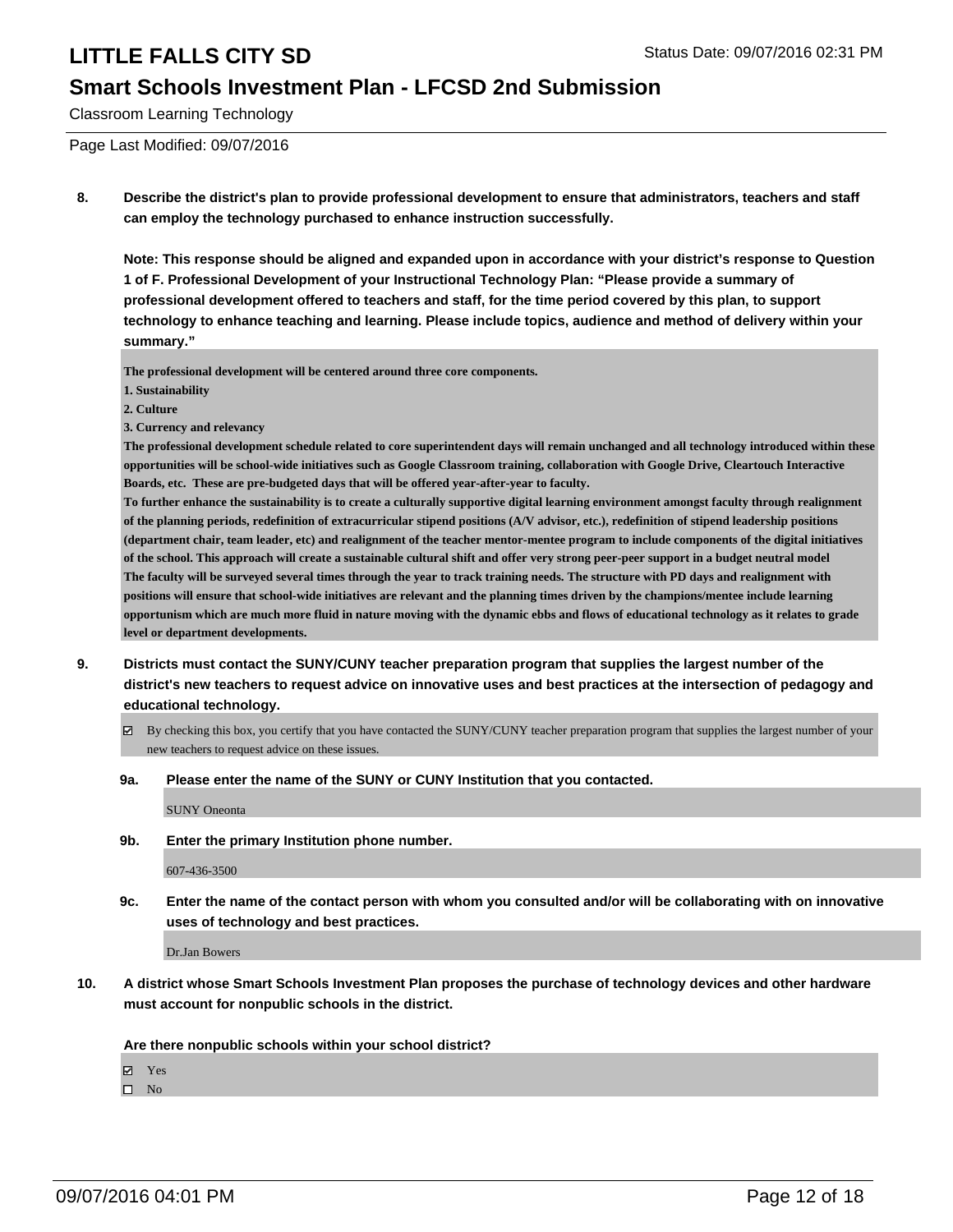### **Smart Schools Investment Plan - LFCSD 2nd Submission**

Classroom Learning Technology

Page Last Modified: 09/07/2016

**10a. Describe your plan to loan purchased hardware to nonpublic schools within your district. The plan should use your district's nonpublic per-student loan amount calculated below, within the framework of the guidance. Please enter the date by which nonpublic schools must request classroom technology items. Also, specify in your response the devices that the nonpublic schools have requested, as well as in the in the Budget and the Expenditure Table at the end of the page.**

The Mohawk Valley Christian Academy within our school district as declined any money from the SmartSchool Bond. LFCSD officials met with the Mohawk Valley Christian Academy school officials on Monday, February 8th, 2016 at 11 AM. During the meeting the MVCA school officials declined any funding from the SmartSchool Bond Act.

**10b. A final Smart Schools Investment Plan cannot be approved until school authorities have adopted regulations specifying the date by which requests from nonpublic schools for the purchase and loan of Smart Schools Bond Act classroom technology must be received by the district.**

 $\boxtimes$  By checking this box, you certify that you have such a plan and associated regulations in place that have been made public.

**11. Nonpublic Classroom Technology Loan Calculator**

**The Smart Schools Bond Act provides that any Classroom Learning Technology purchases made using Smart Schools funds shall be lent, upon request, to nonpublic schools in the district. However, no school district shall be required to loan technology in amounts greater than the total obtained and spent on technology pursuant to the Smart Schools Bond Act and the value of such loan may not exceed the total of \$250 multiplied by the nonpublic school enrollment in the base year at the time of enactment. See:**

**http://www.p12.nysed.gov/mgtserv/smart\_schools/docs/Smart\_Schools\_Bond\_Act\_Guidance\_04.27.15\_Final.pdf.**

|                                     | 1. Classroom<br>Technology<br>Sub-allocation | 2. Public<br>Enrollment<br>$(2014 - 15)$ | 3. Nonpublic<br>l Enrollment<br>(2014-15) | l 4. Sum of<br>Public and<br>Nonpublic<br>Enrollment | 5. Total Per<br>Pupil Sub-<br>lallocation                                                     | 6. Total<br>Nonpublic Loan<br>Amount |
|-------------------------------------|----------------------------------------------|------------------------------------------|-------------------------------------------|------------------------------------------------------|-----------------------------------------------------------------------------------------------|--------------------------------------|
| Calculated Nonpublic Loan<br>Amount |                                              |                                          |                                           |                                                      | (No Response)   (No Response)   (No Response)   (No Response)   (No Response)   (No Response) |                                      |

**12. To ensure the sustainability of technology purchases made with Smart Schools funds, districts must demonstrate a long-term plan to maintain and replace technology purchases supported by Smart Schools Bond Act funds. This sustainability plan shall demonstrate a district's capacity to support recurring costs of use that are ineligible for Smart Schools Bond Act funding such as device maintenance, technical support, Internet and wireless fees, maintenance of hotspots, staff professional development, building maintenance and the replacement of incidental items. Further, such a sustainability plan shall include a long-term plan for the replacement of purchased devices and equipment at the end of their useful life with other funding sources.**

 $\boxtimes$  By checking this box, you certify that the district has a sustainability plan as described above.

**13. Districts must ensure that devices purchased with Smart Schools Bond funds will be distributed, prepared for use, maintained and supported appropriately. Districts must maintain detailed device inventories in accordance with generally accepted accounting principles.**

 $\boxtimes$  By checking this box, you certify that the district has a distribution and inventory management plan and system in place.

**14. If you are submitting an allocation for Classroom Learning Technology complete this table. Note that the calculated Total at the bottom of the table must equal the Total allocation for this category that you entered in the SSIP Overview overall budget.**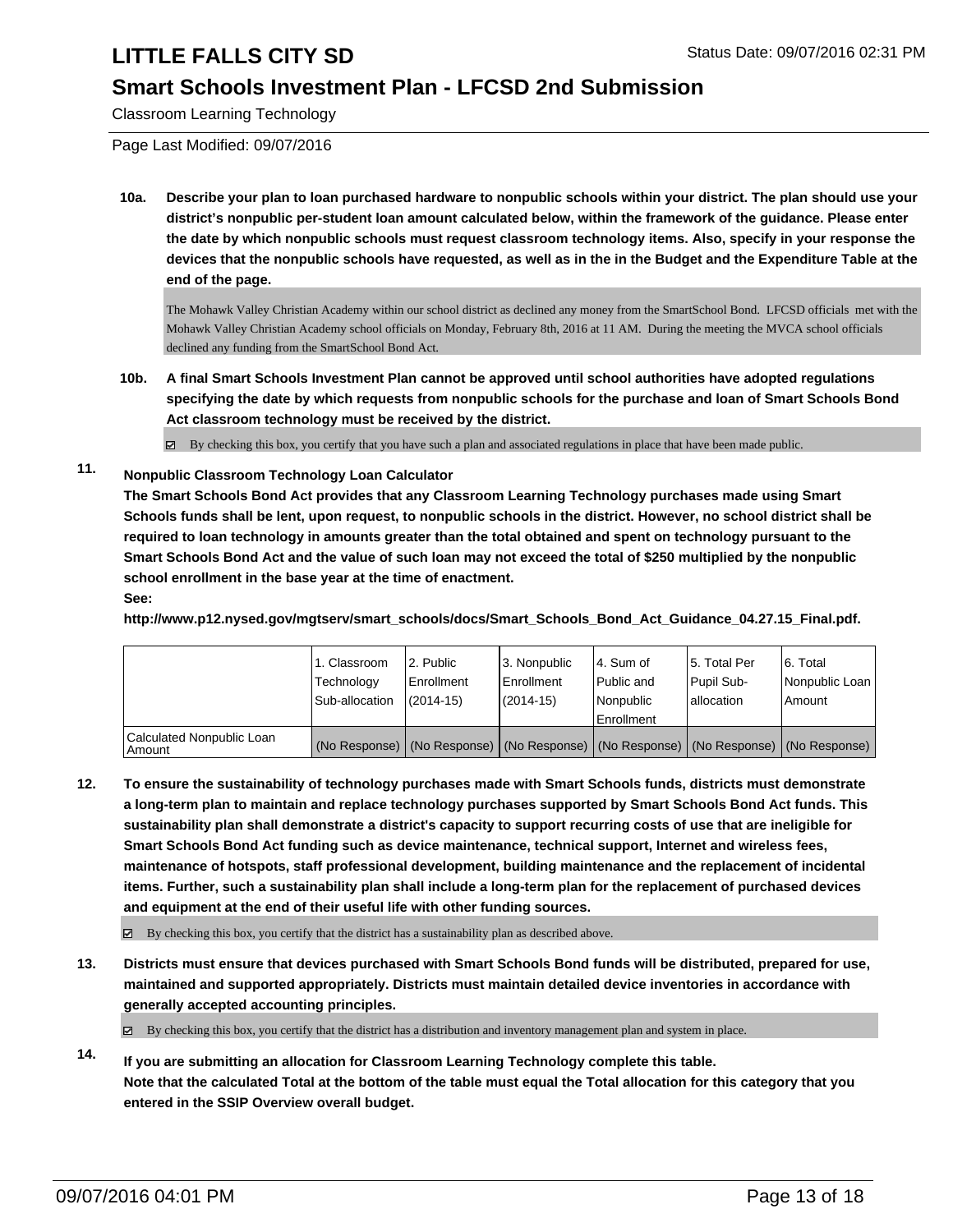### **Smart Schools Investment Plan - LFCSD 2nd Submission**

Classroom Learning Technology

Page Last Modified: 09/07/2016

|                          | Sub-Allocation |
|--------------------------|----------------|
| Interactive Whiteboards  | 325,500        |
| <b>Computer Servers</b>  | (No Response)  |
| <b>Desktop Computers</b> | (No Response)  |
| Laptop Computers         | 104,400        |
| <b>Tablet Computers</b>  | 18,950         |
| <b>Other Costs</b>       | 5,200          |
| Totals:                  | 454,050        |

**15. Please detail the type, quantity, per unit cost and total cost of the eligible items under each sub-category. This is especially important for any expenditures listed under the "Other" category. All expenditures must be capital-bond eligible to be reimbursed through the SSBA. If you have any questions, please contact us directly through smartschools@nysed.gov.**

**Please specify in the "Item to be Purchased" field which specific expenditures and items are planned to meet the district's nonpublic loan requirement, if applicable.**

**NOTE: Wireless Access Points that will be loaned/purchased for nonpublic schools should ONLY be included in this category, not under School Connectivity, where public school districts would list them.**

| Select the allowable expenditure<br>type.<br>Repeat to add another item under<br>each type. | Item to be Purchased                                                                      | Quantity       | Cost per Item | <b>Total Cost</b> |
|---------------------------------------------------------------------------------------------|-------------------------------------------------------------------------------------------|----------------|---------------|-------------------|
| Interactive Whiteboards                                                                     | <b>ClearTouch Interactive Flat Panels</b>                                                 | 93             | 3,500         | 325,500           |
| <b>Tablet Computers</b>                                                                     | iPad Air Bundle of 10: 10 16 GB IPads<br>In each Bundle                                   | 5              | 3,790         | 18,950            |
| <b>Laptop Computers</b>                                                                     | Chromebooks                                                                               | 250            | 300           | 75,000            |
| <b>Laptop Computers</b>                                                                     | Dell Laptops                                                                              | 50             | 548           | 27,400            |
| <b>Other Costs</b>                                                                          | Bretford Power Sync Cart 30 for iPad<br>air. Storing, Charging and Syncing of<br>30 iPads | $\overline{2}$ | 2,600         | 5,200             |
| <b>Laptop Computers</b>                                                                     | Mac Book Pro 13.3/2x2GB                                                                   | $\overline{2}$ | 1.000         | 2,000             |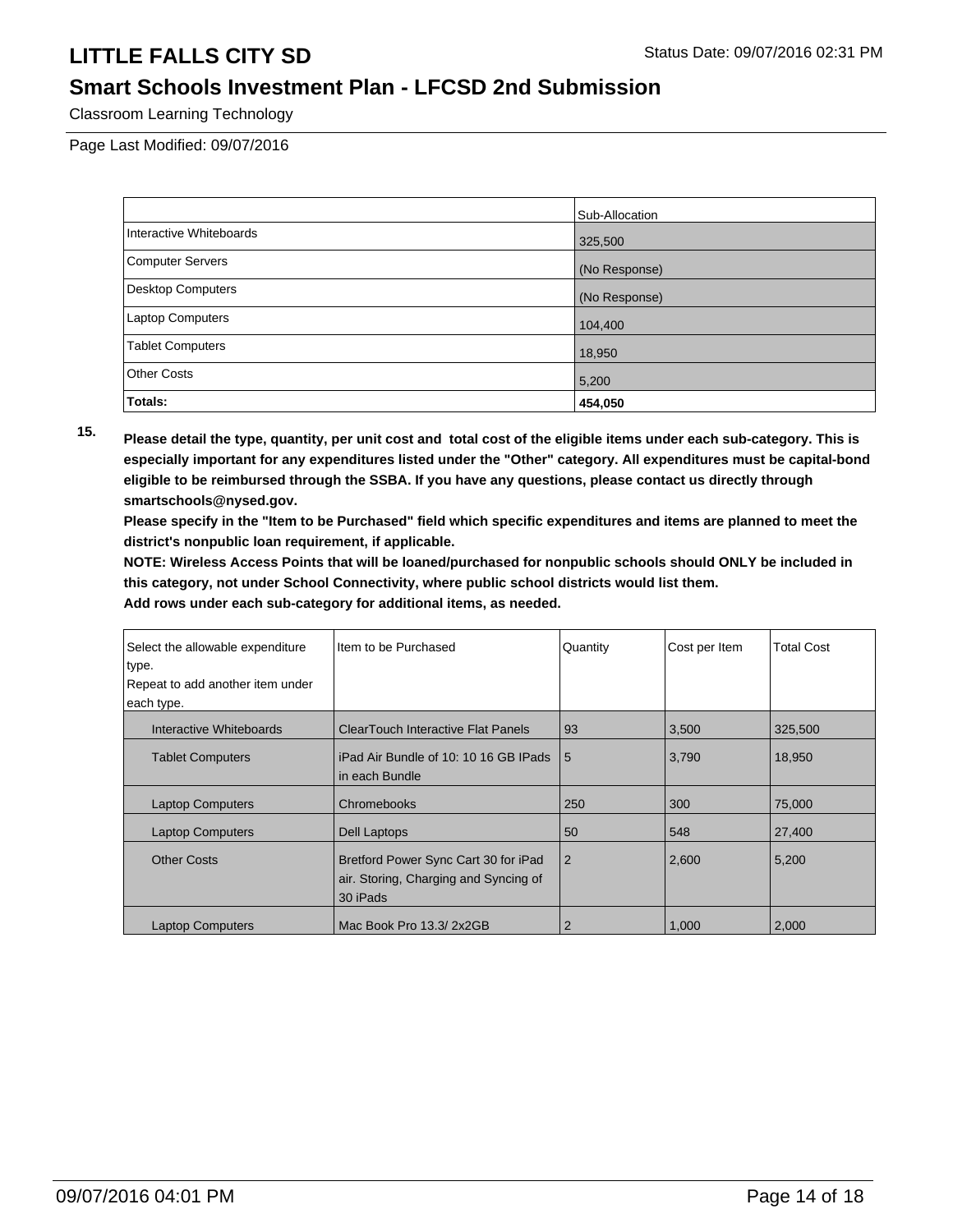#### **Smart Schools Investment Plan - LFCSD 2nd Submission**

Pre-Kindergarten Classrooms

Page Last Modified: 09/07/2016

**1. Provide information regarding how and where the district is currently serving pre-kindergarten students and justify the need for additional space with enrollment projections over 3 years.**

(No Response)

- **2. Describe the district's plan to construct, enhance or modernize education facilities to accommodate prekindergarten programs. Such plans must include:**
	- **Specific descriptions of what the district intends to do to each space;**
	- **An affirmation that pre-kindergarten classrooms will contain a minimum of 900 square feet per classroom;**
	- **The number of classrooms involved;**
	- **The approximate construction costs per classroom; and**
	- **Confirmation that the space is district-owned or has a long-term lease that exceeds the probable useful life of the improvements.**

(No Response)

**3. Smart Schools Bond Act funds may only be used for capital construction costs. Describe the type and amount of additional funds that will be required to support ineligible ongoing costs (e.g. instruction, supplies) associated with any additional pre-kindergarten classrooms that the district plans to add.**

(No Response)

**4. All plans and specifications for the erection, repair, enlargement or remodeling of school buildings in any public school district in the State must be reviewed and approved by the Commissioner. Districts that plan capital projects using their Smart Schools Bond Act funds will undergo a Preliminary Review Process by the Office of Facilities Planning.**

**Please indicate on a separate row each project number given to you by the Office of Facilities Planning.**

| Project Number |  |
|----------------|--|
| (No Response)  |  |

**5. If you have made an allocation for Pre-Kindergarten Classrooms, complete this table.**

**Note that the calculated Total at the bottom of the table must equal the Total allocation for this category that you entered in the SSIP Overview overall budget.**

|                                          | Sub-Allocation |
|------------------------------------------|----------------|
| Construct Pre-K Classrooms               | (No Response)  |
| Enhance/Modernize Educational Facilities | (No Response)  |
| Other Costs                              | (No Response)  |
| Totals:                                  |                |

**6. Please detail the type, quantity, per unit cost and total cost of the eligible items under each sub-category. This is especially important for any expenditures listed under the "Other" category. All expenditures must be capital-bond eligible to be reimbursed through the SSBA. If you have any questions, please contact us directly through smartschools@nysed.gov.**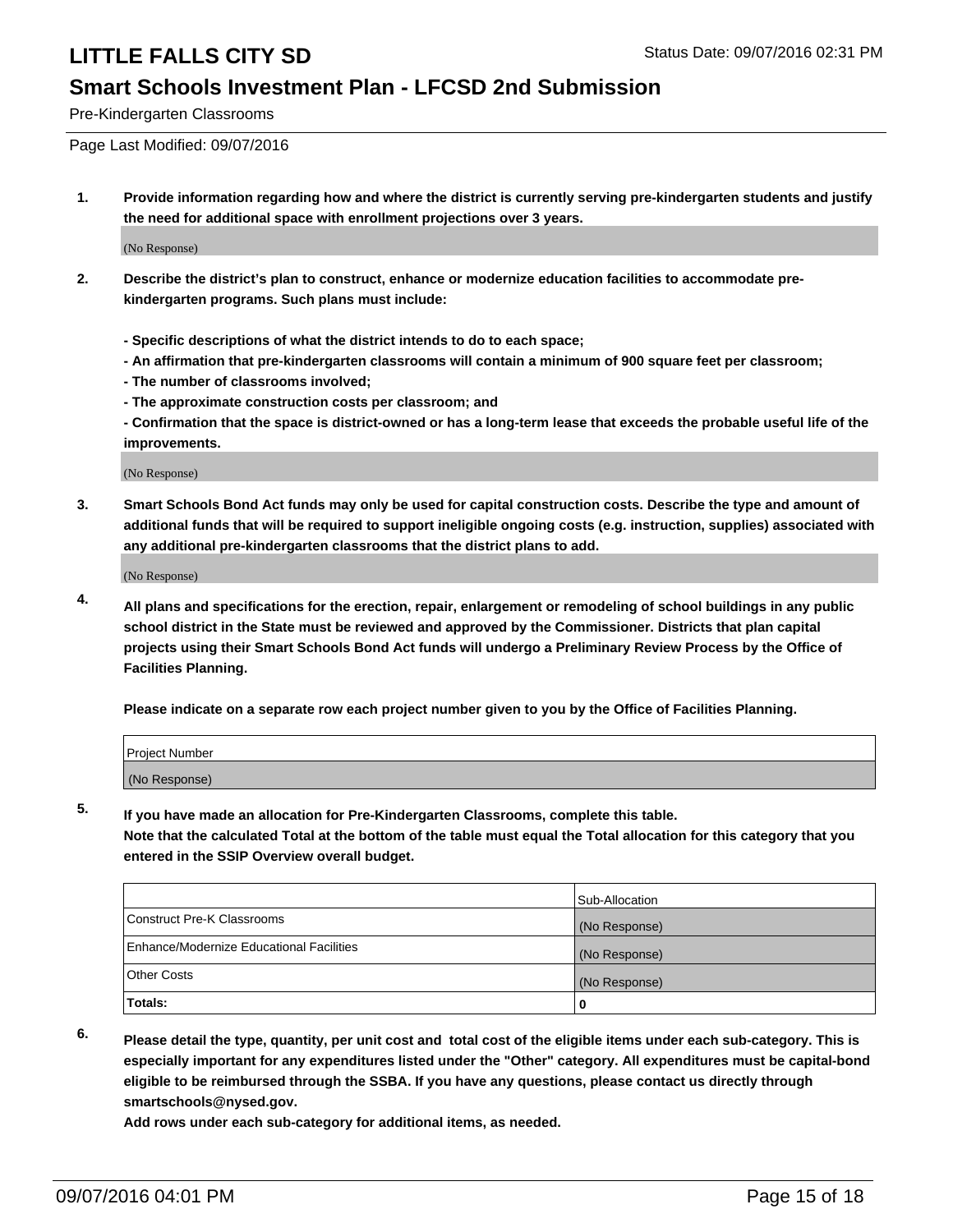## **Smart Schools Investment Plan - LFCSD 2nd Submission**

Pre-Kindergarten Classrooms

Page Last Modified: 09/07/2016

| Select the allowable expenditure | Item to be purchased | l Quantitv    | Cost per Item | <b>Total Cost</b> |
|----------------------------------|----------------------|---------------|---------------|-------------------|
| type.                            |                      |               |               |                   |
| Repeat to add another item under |                      |               |               |                   |
| each type.                       |                      |               |               |                   |
| (No Response)                    | (No Response)        | (No Response) | (No Response) | (No Response)     |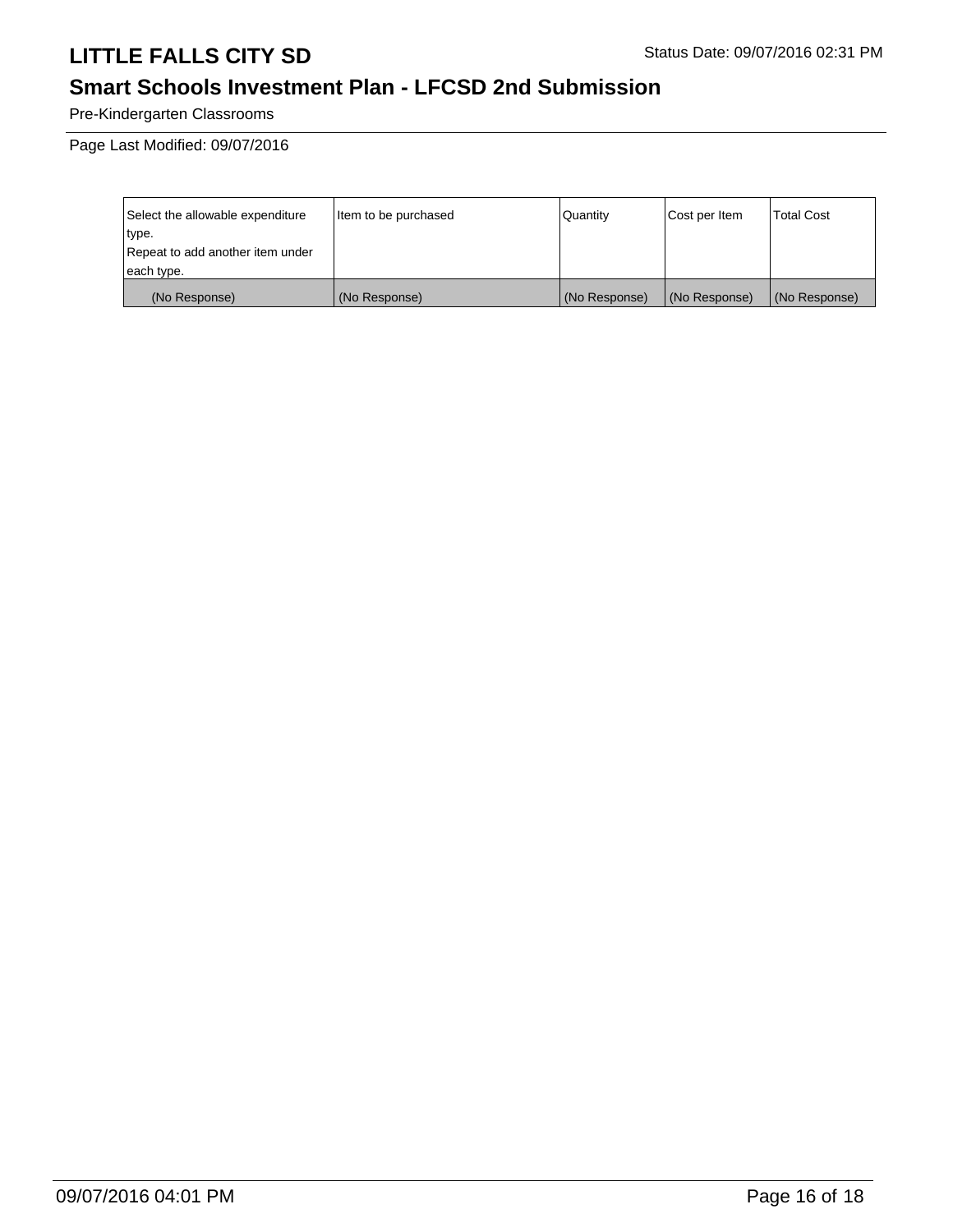#### **Smart Schools Investment Plan - LFCSD 2nd Submission**

Replace Transportable Classrooms

Page Last Modified: 09/07/2016

**1. Describe the district's plan to construct, enhance or modernize education facilities to provide high-quality instructional space by replacing transportable classrooms.**

(No Response)

**2. All plans and specifications for the erection, repair, enlargement or remodeling of school buildings in any public school district in the State must be reviewed and approved by the Commissioner. Districts that plan capital projects using their Smart Schools Bond Act funds will undergo a Preliminary Review Process by the Office of Facilities Planning.**

**Please indicate on a separate row each project number given to you by the Office of Facilities Planning.**

| Project Number |  |
|----------------|--|
| (No Response)  |  |

**3. For large projects that seek to blend Smart Schools Bond Act dollars with other funds, please note that Smart Schools Bond Act funds can be allocated on a pro rata basis depending on the number of new classrooms built that directly replace transportable classroom units.**

**If a district seeks to blend Smart Schools Bond Act dollars with other funds describe below what other funds are being used and what portion of the money will be Smart Schools Bond Act funds.**

(No Response)

**4. If you have made an allocation for Replace Transportable Classrooms, complete this table. Note that the calculated Total at the bottom of the table must equal the Total allocation for this category that you entered in the SSIP Overview overall budget.**

|                                                | Sub-Allocation |
|------------------------------------------------|----------------|
| Construct New Instructional Space              | (No Response)  |
| Enhance/Modernize Existing Instructional Space | (No Response)  |
| Other Costs                                    | (No Response)  |
| Totals:                                        | o              |

**5. Please detail the type, quantity, per unit cost and total cost of the eligible items under each sub-category. This is especially important for any expenditures listed under the "Other" category. All expenditures must be capital-bond eligible to be reimbursed through the SSBA. If you have any questions, please contact us directly through smartschools@nysed.gov.**

| Select the allowable expenditure | Item to be purchased | Quantity      | Cost per Item | Total Cost    |
|----------------------------------|----------------------|---------------|---------------|---------------|
| type.                            |                      |               |               |               |
| Repeat to add another item under |                      |               |               |               |
| each type.                       |                      |               |               |               |
| (No Response)                    | (No Response)        | (No Response) | (No Response) | (No Response) |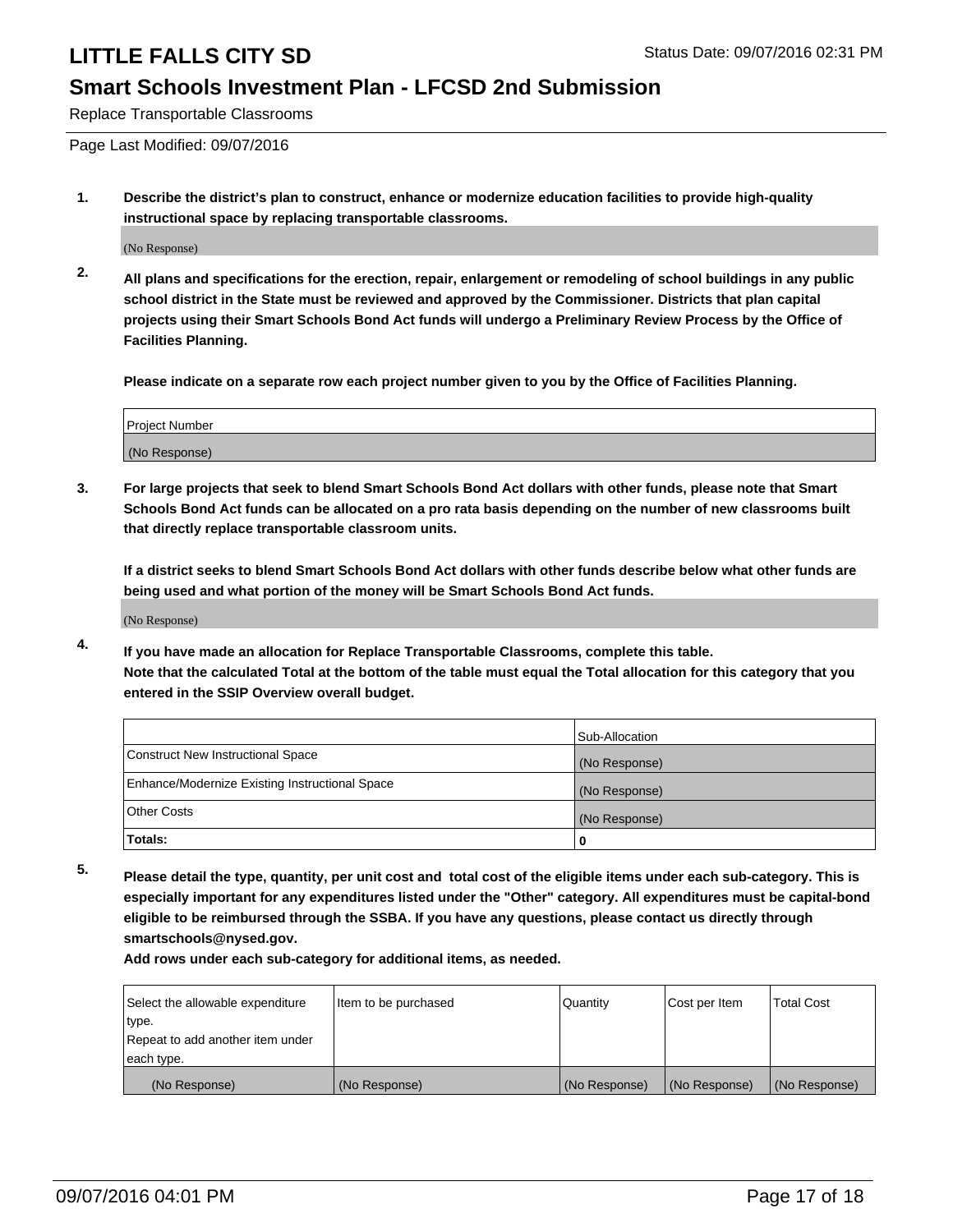#### **Smart Schools Investment Plan - LFCSD 2nd Submission**

High-Tech Security Features

Page Last Modified: 09/07/2016

**1. Describe how you intend to use Smart Schools Bond Act funds to install high-tech security features in school buildings and on school campuses.**

(No Response)

**2. All plans and specifications for the erection, repair, enlargement or remodeling of school buildings in any public school district in the State must be reviewed and approved by the Commissioner. Districts that plan capital projects using their Smart Schools Bond Act funds will undergo a Preliminary Review Process by the Office of Facilities Planning.** 

**Please indicate on a separate row each project number given to you by the Office of Facilities Planning.**

| <b>Project Number</b> |  |
|-----------------------|--|
| (No Response)         |  |

- **3. Was your project deemed eligible for streamlined Review?**
	- □ Yes
	- $\square$  No
- **4. Include the name and license number of the architect or engineer of record.**

| Name          | License Number |
|---------------|----------------|
| (No Response) | (No Response)  |

**5. If you have made an allocation for High-Tech Security Features, complete this table. Note that the calculated Total at the bottom of the table must equal the Total allocation for this category that you entered in the SSIP Overview overall budget.**

|                                                      | Sub-Allocation |
|------------------------------------------------------|----------------|
| Capital-Intensive Security Project (Standard Review) | (No Response)  |
| <b>Electronic Security System</b>                    | (No Response)  |
| <b>Entry Control System</b>                          | (No Response)  |
| Approved Door Hardening Project                      | (No Response)  |
| <b>Other Costs</b>                                   | (No Response)  |
| Totals:                                              | 0              |

**6. Please detail the type, quantity, per unit cost and total cost of the eligible items under each sub-category. This is especially important for any expenditures listed under the "Other" category. All expenditures must be capital-bond eligible to be reimbursed through the SSBA. If you have any questions, please contact us directly through smartschools@nysed.gov.**

| Select the allowable expenditure | Item to be purchased | Quantity      | Cost per Item | <b>Total Cost</b> |
|----------------------------------|----------------------|---------------|---------------|-------------------|
| type.                            |                      |               |               |                   |
| Repeat to add another item under |                      |               |               |                   |
| each type.                       |                      |               |               |                   |
| (No Response)                    | (No Response)        | (No Response) | (No Response) | (No Response)     |